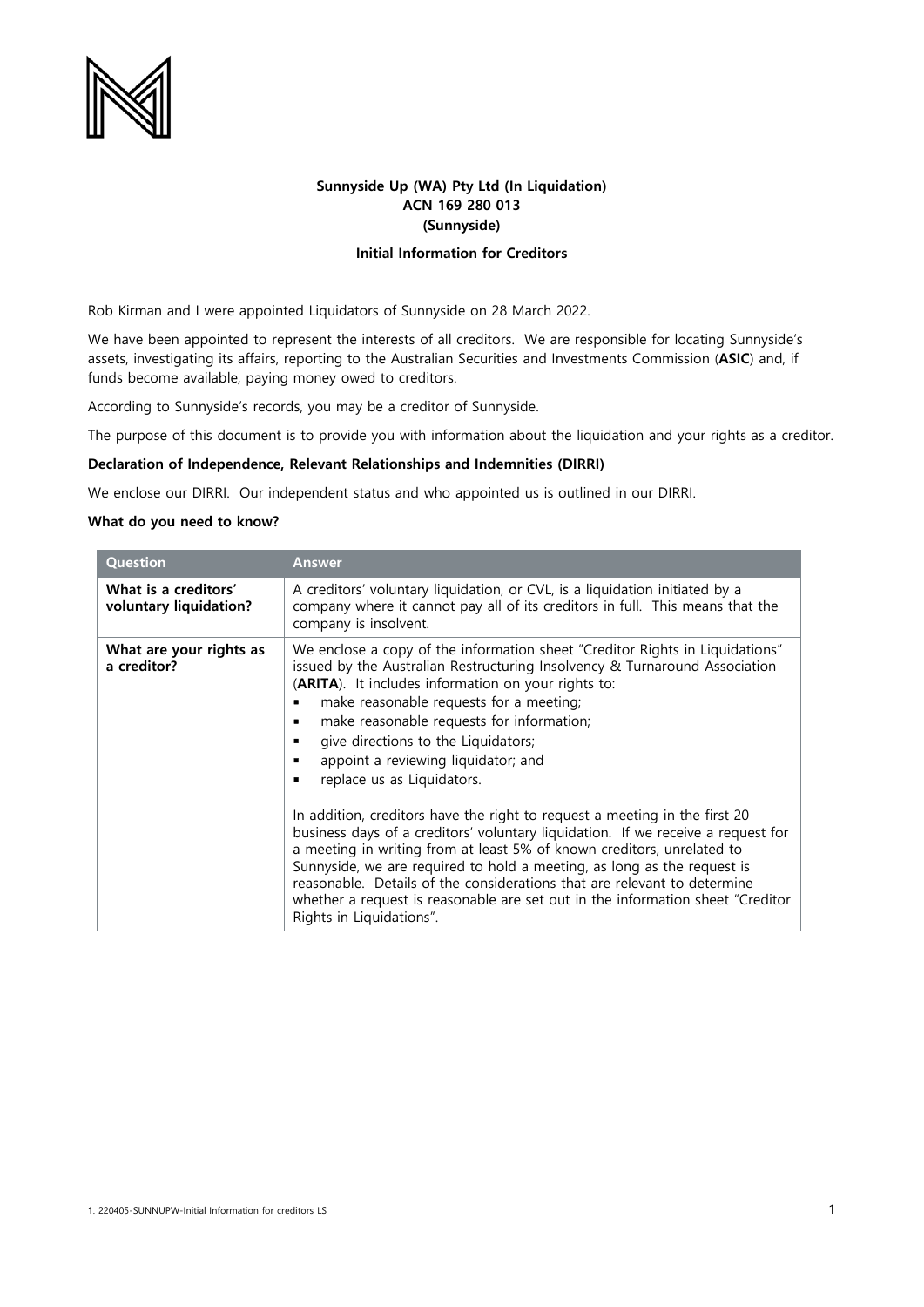

| Question                                | <b>Answer</b>                                                                                                                                                                                                                                                                                                                                                                                                                                    |
|-----------------------------------------|--------------------------------------------------------------------------------------------------------------------------------------------------------------------------------------------------------------------------------------------------------------------------------------------------------------------------------------------------------------------------------------------------------------------------------------------------|
| What happens to your<br>debt?           | All creditors of Sunnyside are now creditors in the liquidation and will now<br>be dealt with in the liquidation.                                                                                                                                                                                                                                                                                                                                |
|                                         | The amount of money you receive depends on the amount we recover,<br>including from locating, securing and selling Sunnyside's assets. After paying<br>our fees, creditors share in any remaining money proportionally. If funds are<br>available, the amount paid is called a dividend.                                                                                                                                                         |
|                                         | A dividend can vary between creditors because the law entitles different<br>types of creditors to be paid before other types of creditors. In addition, a<br>dividend will only be paid where there are sufficient recoveries in the<br>liquidation, which will not always be the case.                                                                                                                                                          |
|                                         | If you have leased property to Sunnyside, have a retention of title claim or<br>have a registered personal property securities interest in relation to<br>Sunnyside, please contact Brian Whelan on (08) 6363 7601 as soon as<br>possible.                                                                                                                                                                                                       |
|                                         | We are not trading the business of Sunnyside.                                                                                                                                                                                                                                                                                                                                                                                                    |
| Do you have to do<br>anything?          | You should read this information. You can choose to participate in the<br>liquidation process, but you don't have to.                                                                                                                                                                                                                                                                                                                            |
|                                         | If we need you to take action, we will write and ask you. For example, we<br>may ask you to provide proof of your debt before we can pay you a<br>dividend.                                                                                                                                                                                                                                                                                      |
|                                         | If you do not think you are a creditor, please let us know.                                                                                                                                                                                                                                                                                                                                                                                      |
| <b>Summary of affairs</b>               | We received a Report on Company Activities and Property (ROCAP) from the<br>Directors on 5 April 2022. A summary of Sunnyside's affairs from the<br>information in the ROCAP is enclosed.                                                                                                                                                                                                                                                        |
| Listing of creditors                    | As required by section 497(1) of the Corporations Act, we enclose a list of<br>creditors, including their addresses and the estimated amounts of their claims<br>that are shown in the records of Sunnyside. Any creditors related to<br>Sunnyside are identified. If you do not agree with the estimated amount of<br>your claim, please contact us to obtain a Proof of Debt Form (Form 535) to<br>provide details and evidence of your claim. |
| What is the cost of the<br>liquidation? | We get paid out of Sunnyside's money, including realisations from assets or<br>from money paid to us by others, such as Sunnyside's directors. If there is<br>not enough money in the liquidation, we do not get paid in full.                                                                                                                                                                                                                   |
|                                         | We enclose our Initial Remuneration Notice, which provides you with<br>information about how we propose to be paid for undertaking the<br>liquidation.                                                                                                                                                                                                                                                                                           |
|                                         | We may write and ask that you approve our remuneration for the work that<br>we do in completing the liquidation. If we do, we will provide you with<br>detailed information about what tasks we have undertaken and the costs of<br>those tasks.                                                                                                                                                                                                 |